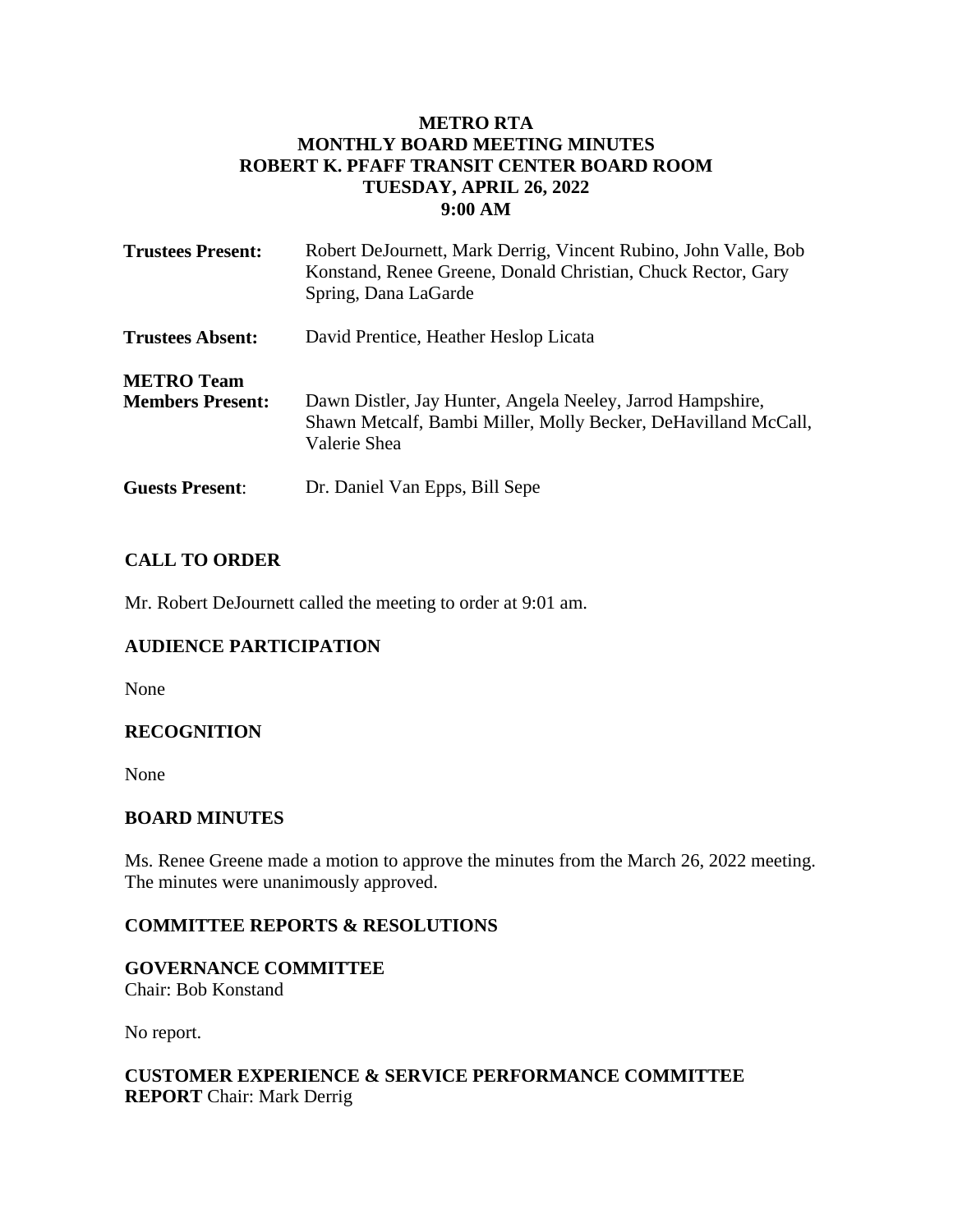Mr. Derrig provided a brief committee report. A class of six bus operators started on Monday [April 25]. There was discussion about recruitment. Mr. Derrig recognized the promotion of Mr. Eric Scott to Director of Asset Management.

### **ASSET PROTECTION & DEVELOPMENT COMMITTEE REPORT**

Chair: Chuck Rector

The committee met and KPIs were reviewed.

### **PLANNING / MARKETING / RAIL COMMITTEE REPORT**

Chair: Donald Christian

Mr. Christian reported the committee met and heard updates from Ms. Molly Becker and Ms. Valerie Shea. Ms. Shea stated a brief overview on a presentation regarding the transit oriented feasibility study that was presented to the committee. She also introduced Resolution 2022-08 to the Board. No rail report.

**Resolution 2022-08:** A resolution authorizing the award of a Bus Rapid Transit (BRT) Feasibility Study services contract. Mr. Christian made a motion for approval. All those present voted 'yes'. Resolution 2022-08 was unanimously approved.

### **FINANCE & AUDIT COMMITTEE REPORT**

Chair: Vincent Rubino

The committee met and financials were reviewed.

### **OTHER BUSINESS**

None

### **OFFICERS' REPORT**

**Board President:** Mr. DeJournett reminded board members to send their order of preference of committees they'd like to serve on to please contact him. The goal is to have equal representation on each committee. APTA's Transit Board Members Conference is July 30-August 2 in Salt Lake City, UT.

**Chief Executive Officer:** METRO is making good progress on enhancing community partnerships and having presence throughout the county. METRO and TWU officially signed the three-year contract previously agreed upon. METRO has agreed to have the CBA printed and TWU will distribute to its membership. Ms. Distler continues to have conversations with national and local TWU representatives to understand the challenges and each party's perspective. METRO celebrated the APTA Gold Safety and Gold Security awards. The team continues to make progress on executing recommendations outlined in the Strategic Plan. There are open positions across the organization from administration to operations. Ms. Distler recognized Mr. Eric Scott on his promotion to Director of Asset Management and